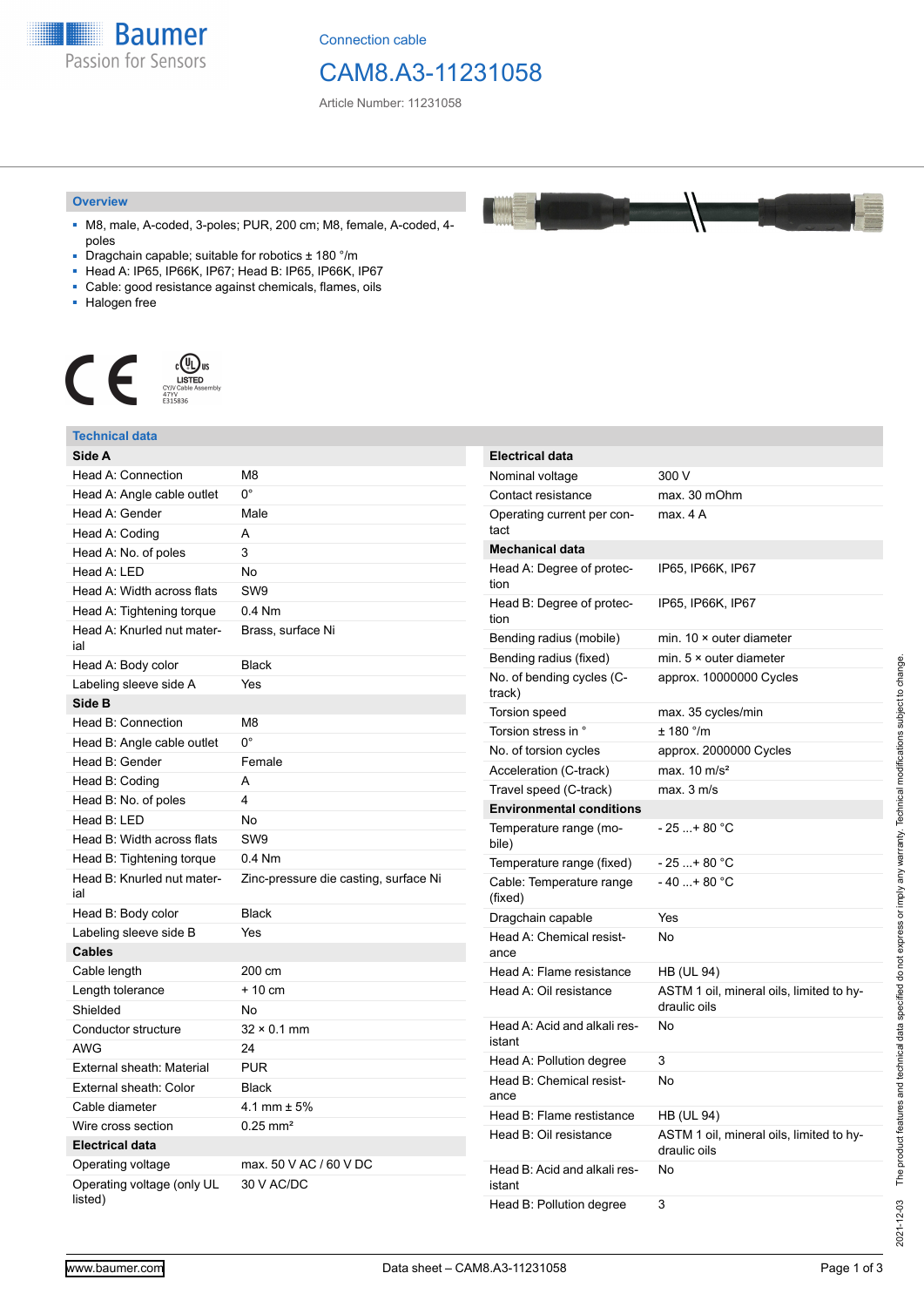

Connection cable

## CAM8.A3-11231058

Article Number: 11231058

#### **Technical data**

**Technical drawing**

**Side A**

#### **Environmental conditions**

Cable: Chemical resistance Good (DIN EN 60811-404)

Cable: Flame resistance Conform UL 1581 §1090 (H); CSA FT2; IEC 60332-2-2

#### **Environmental conditions**

Cable: Silicone-free Yes

Cable: Oil resistance Good (DIN EN 60811-404)

### **Side B**

**Coding**

#### **Technical drawing**





### **Coding**